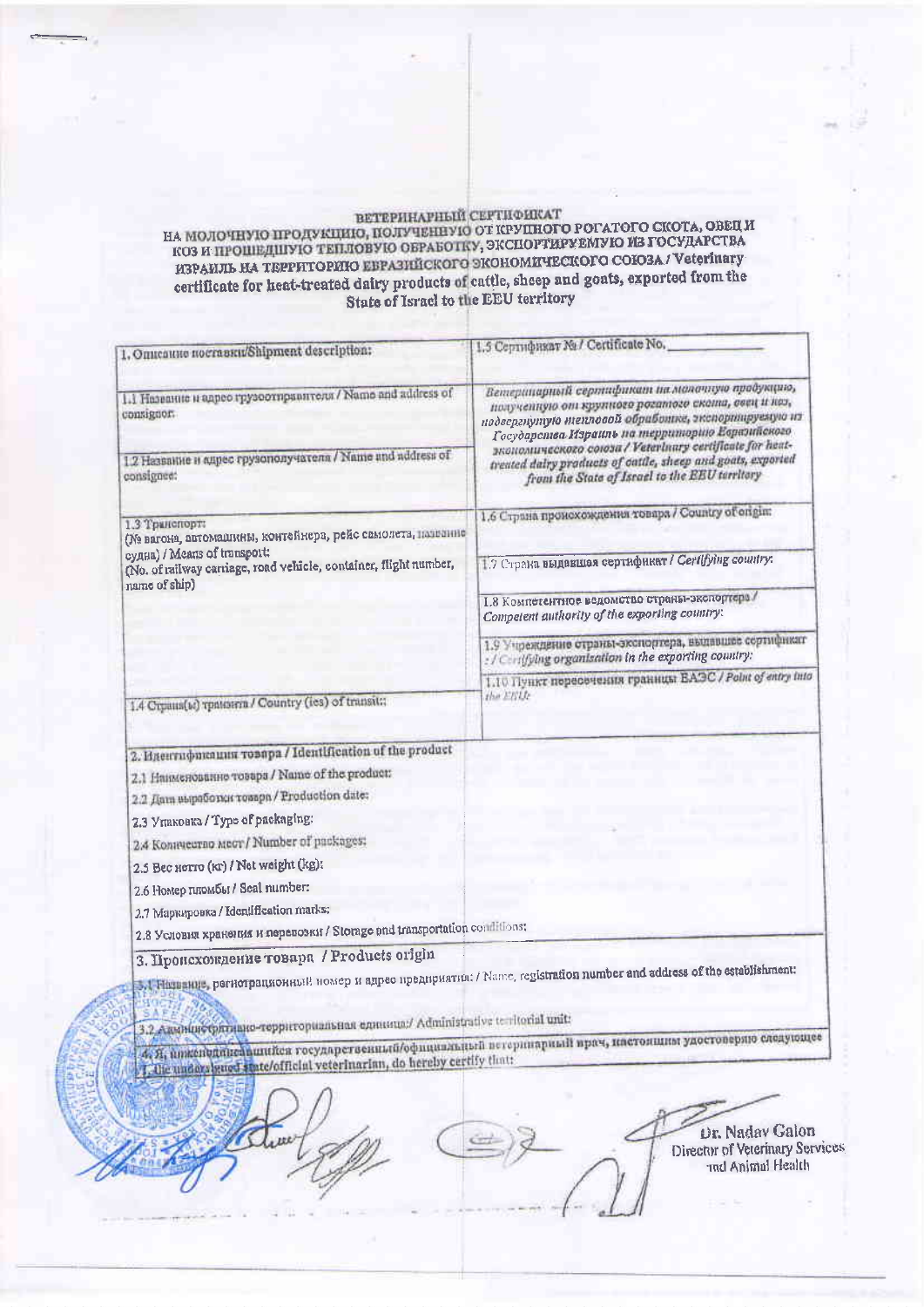4.1. Молочные продукты, экспортируемые из Государства Израиль в Евразийский экономический союз, произведени на молокоперерабатывающих предприятиях, включенных в Ресстр предприятий третьих стран, и изготовлены из молока, полученного от здоровых животных. / Dairy products exported from the State of Israel in the Eurasian Economic Union, manufactured in dairy establishments included in the Register of enterprises of third countries, and are made from milk obtained from healthy animals.

4.2. Монокосырье получено от поголовья сельскохозяйственных животных, на котором осуществляется программа и политния надзора за заразными болезнями животных, в т.ч. ящуром, туберкулезом, бруцеплезом, лейкозом, чумой МРС. / Raw milk is obtained from a livestock farm animals, which implement programs and policy supervision of contagious animal diseases, including foot and mouth disease, tuberculosis, brucellosis, leukemia, small cattle plague.

4.3. Поголовье или стадо на момент отбора молока не заражено и не подозревалось в заражении возбудителями ящура, чумы мелкого рогатого скота, бруцеллеза, туберкулеза, оспы овец и коз. / Livestock or herd at the time of selection for milk is not contaminated and is not suspected of infection pathogens mouth disease, plague of small ruminants, brucellosis, tuberculosis, smallpox of sheep and goats.

4.4. Молочные продукты, предназначенные для экспорта в Республику Беларусь, произведены и отгружены из хозяйств и/или административной территории, официально свободной от заразных болезней животных; / "Dairy products intended for export to the Republic of Belarus, are manufactured and shipped from the premises and / or administrative territory, officially free from contagious animal diseases:

- ящура - в течение последних 12 месяцев на территории страны или административной территории в соответствии с регнонализацией / foot and mouth disease - during the last 12 months on the territory of the country or administrative territory in accordance with regionalization;

- чумы крупного рогатого скота, чумы медкого рогатого скота, контагнозной плевропиевмонии крупного и медкого рогатого скота - в течение последних 24 месяцев на территории страны или административной территории в соответствии c регионализацией / rinderpest, peste of small ruminants, contagious pleuropneumonio of cattle and small cattle - during the last 24 months on the territory of the country or administrative territory in accordance with regionalization;

- энзоотического лейкоза - в течение последних 12 месяцев на территории хозяйства / enzootic leucosis - during the last 12 months at the farm;

- бруцеллеза, туберкулеза и паратуберкулёза крупного рогатого окота - в течение последних б месяцев на территории хозяйства / brucellosis, tuberculosis and paratuberculosis in eattle - during the last 6 months at the farm;

- бруцеллсза опец и коз, туберкулеза мелкого рогатого скота - в точение последних 6 месяцев на территории хоздиства / sheep and goats broedlosis, tuberculosis, small cattle - during the last 6 months at the farm;

- controlled it kos - в течение последних 6 месяцев на территории страны мих административной территории в administrative territory in accordance with regionalization.

4.5 Продукция произведена на предприятиях, проинспектированных и утвержденных компетентным органом и подлежащих регулярному аудиту или впслекциям с целью обеспечения надлежащего и гигиеничного производственного процесса для производства продукта, безопасного и пригодного для употребления в пищу человеком. / Products manufactured at the enterprises, inspected and approved by the competent authority and subject to regular audit or inspection in order to ensure proper and hygienic manufacturing process for the preduction of the product safe and suitable for human consumption.

Сырье, из которого произведена готовая молочная продукция, прошло один из инжеуказанных видов термической obpaborKH' / Raw milk used for the production of ready-to-eat dairy products was subjected to one of the following treatments'. - отерилизация при минимальной температуре +132 °С (ультравысокая температура - UHT) в течение минимум одной

cekynast, / at minimum temperature of +132 °C (ultra-high temperature processing - UHT) for at least one second, MAH / of

- соци молоко имеет pH < 7 - пастеризация при минимпльной температуре +72°С минимум 15 секунд, / if milk pH value is <7 - pasteurization at minimum temperature of +72°C for at least 15 seconds,

Или / or

- если молоко нмеет pH > 7 - двойная пастеризация/ If milk pH value is > 7-double pasteurization.

Готовая молочная продукция, в свою очередь, подверглась пастеризации для удаления патогенных микроорганизмов, представилюцих опасность для здоровья человека, или подверглись обработке для предствращения угрозы здоровью населения, обусловленной латогенными микроорганизмами, связанными с молоком. / Ready-to-eat dairy products were subjected to pasteurization on order to kill pathogenic microorganisms dangerous for human health or were treated otherwise with the aim to prevent public health risks associated with pathogens in milk.

Or. Naday Galon Olivetor of Veterinary Services and Animal Health